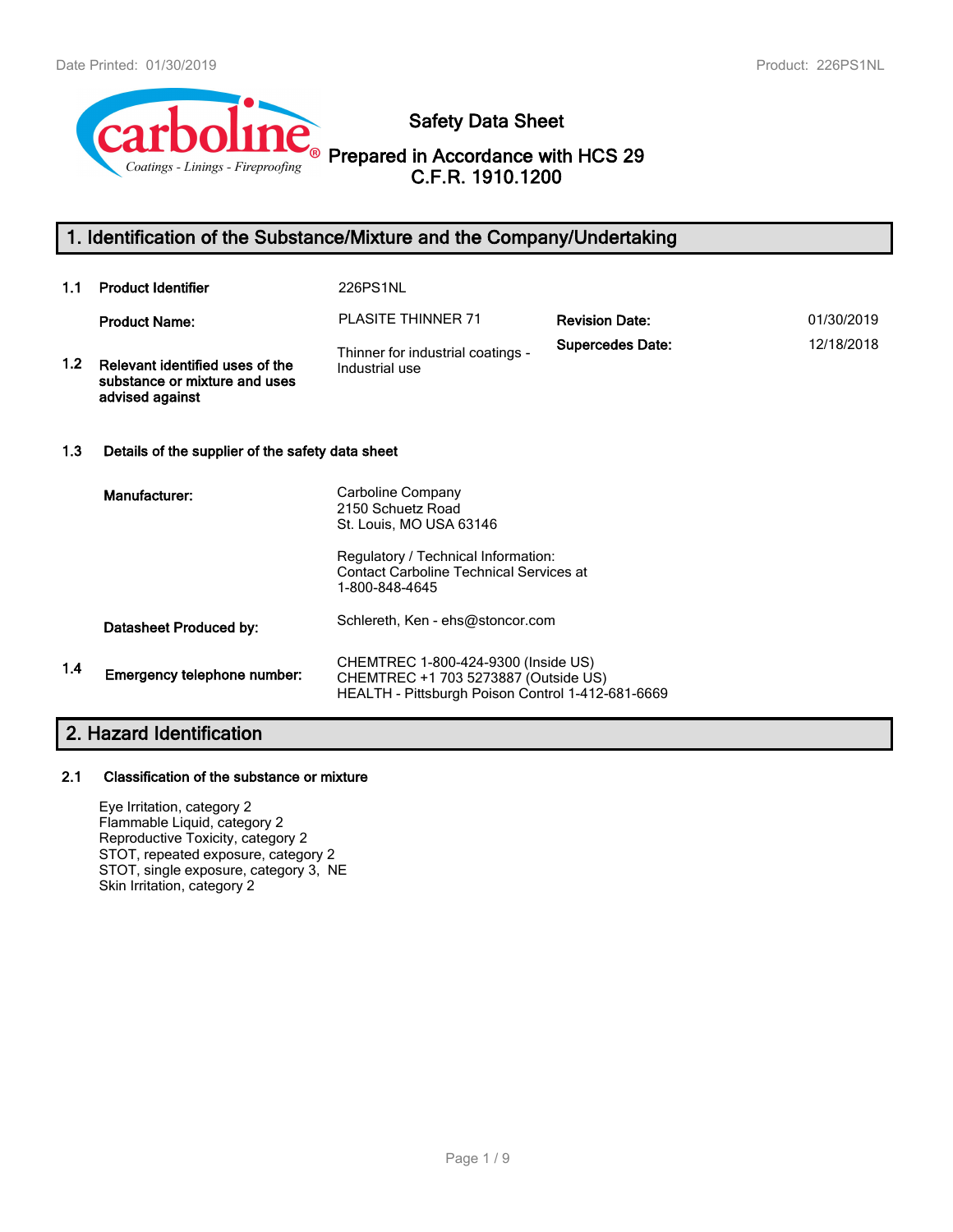## **2.2 Label elements**

### **Symbol(s) of Product**



## **Signal Word**

Danger

## **Named Chemicals on Label**

ISOPROPANOL, METHYL ETHYL KETONE, TOLUENE

## **HAZARD STATEMENTS**

| Flammable Liquid, category 2          | H <sub>225</sub> |
|---------------------------------------|------------------|
| Skin Irritation, category 2           | H315             |
| Eye Irritation, category 2            | H319             |
| STOT, single exposure, category 3, NE | H336             |
| Reproductive Toxicity, category 2     | H361             |
| STOT, repeated exposure, category 2   | H373             |

## **PRECAUTION PHRASES**

| H361<br>H373 | Suspected of damaging fertility or the unborn child.<br>May cause damage to organs through prolonged or repeated<br>exposure.             |
|--------------|-------------------------------------------------------------------------------------------------------------------------------------------|
| P210         | Keep away from heat/sparks/open flames/hot surfaces. - No<br>smoking.                                                                     |
| P235         | Keep cool.                                                                                                                                |
| P260         | Do not breathe dust/fume/gas/mist/vapours/spray.                                                                                          |
| P280         | Wear protective gloves/protective clothing/eye protection/<br>face protection.                                                            |
| P284         | Wear respiratory protection.                                                                                                              |
| P305+351+338 | IF IN EYES: Rinse cautiously with water for several minutes.<br>Remove contact lenses, if present and easy to do so.<br>Continue rinsing. |
| P308+313     | IF exposed or concerned: Get medical advice/attention                                                                                     |
| P314         | Get medical advice/attention if you feel unwell.                                                                                          |
| P332+313     | If skin irritation occurs: Get medical advice/attention.                                                                                  |
| P403+233     | Store in a well-ventilated place. Keep container tightly<br>closed.                                                                       |

Highly flammable liquid and vapour.

Causes skin irritation. Causes serious eye irritation. May cause drowsiness or dizziness.

## **2.3 Other hazards**

No Information

# **Results of PBT and vPvB assessment:**

The product does not meet the criteria for PBT/VPvB in accordance with Annex XIII.

# **3. Composition/Information On Ingredients**

# **3.2 Mixtures**

# **Hazardous Ingredients**

| CAS-No.  | <b>Chemical Name</b> |                              | <u>%</u>         |  |  |  |
|----------|----------------------|------------------------------|------------------|--|--|--|
| 78-93-3  | METHYL ETHYL KETONE  |                              | $50 - 575$       |  |  |  |
| 64-17-5  | ETHYL ALCOHOL        |                              | $10 - 25$        |  |  |  |
| 108-88-3 | <b>TOLUENE</b>       |                              | $10 - 25$        |  |  |  |
| 67-63-0  | <b>ISOPROPANOL</b>   |                              | $2.5 - 10$       |  |  |  |
| CAS-No.  | <b>GHS Symbols</b>   | <b>GHS Hazard Statements</b> | <b>M-Factors</b> |  |  |  |
| 78-93-3  | GHS02-GHS07          | H225-319-336                 |                  |  |  |  |
|          |                      |                              |                  |  |  |  |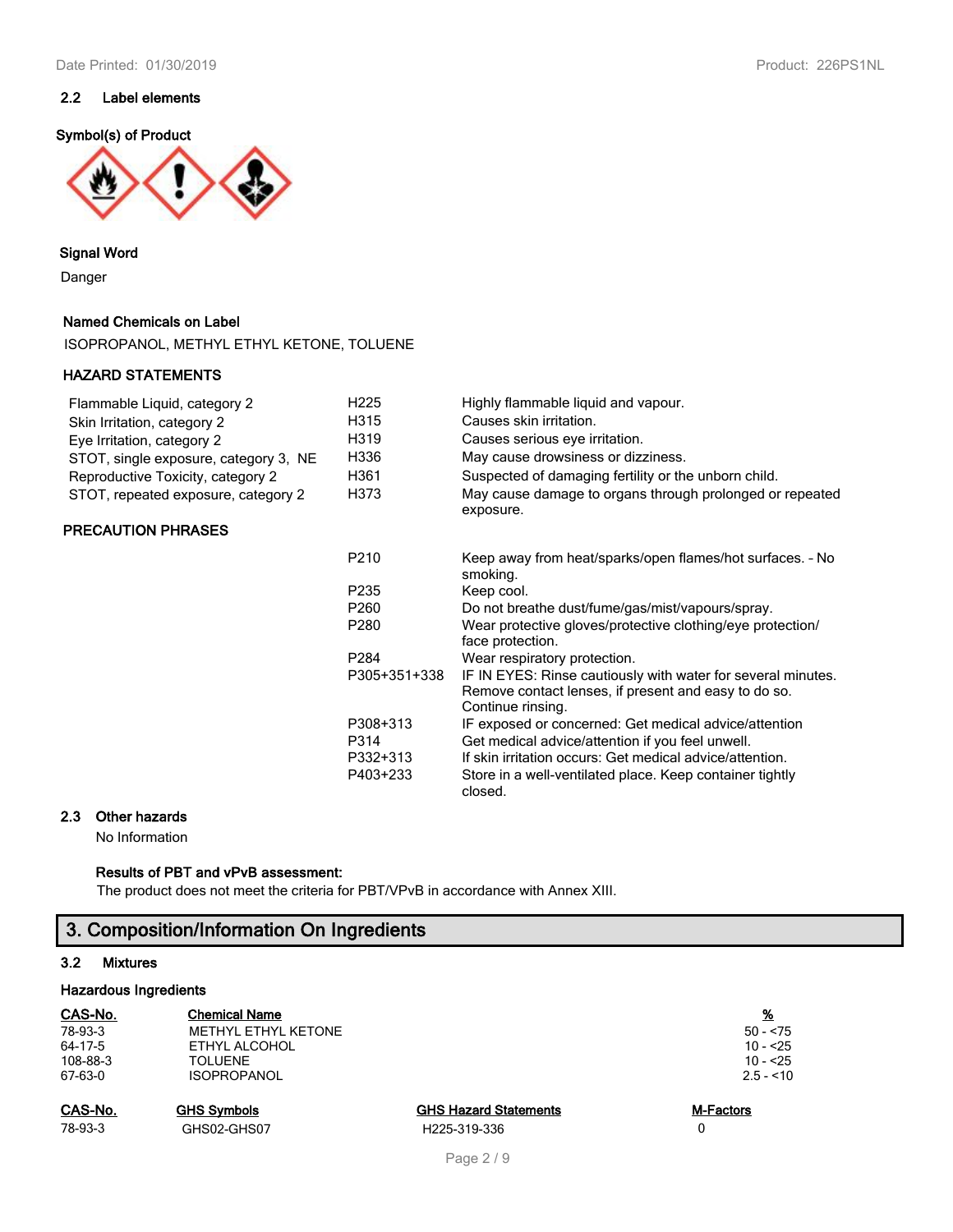| 64-17-5  | GHS02             | H <sub>225</sub>             |  |
|----------|-------------------|------------------------------|--|
| 108-88-3 | GHS02-GHS07-GHS08 | H225-304-315-319-336-361-373 |  |
| 67-63-0  | GHS02-GHS07       | H <sub>225</sub> -319-336    |  |

**Additional Information:** The text for GHS Hazard Statements shown above (if any) is given in Section 16.

# **4. First-aid Measures**

## **4.1 Description of First Aid Measures**

**AFTER INHALATION:** Give oxygen or artificial respiration if needed. Remove person to fresh air. If signs/symptoms continue, get medical attention.

**AFTER SKIN CONTACT:** In case of contact, immediately flush skin with plenty of water for at least 15 minutes while removing contaminated clothing and shoes. If skin irritation persists, call a physician.

**AFTER EYE CONTACT:** Rinse thoroughly with plenty of water for at least 15 minutes and consult a physician.

**AFTER INGESTION:** Do NOT induce vomiting. Never give anything by mouth to an unconscious person. If swallowed, call a poison control centre or doctor immediately.

## **4.2 Most important symptoms and effects, both acute and delayed**

Harmful if swallowed. Irritating to eyes and skin. Risk of serious damage to the lungs (by aspiration). Vapours may cause drowsiness and dizziness.

## **4.3 Indication of any immediate medical attention and special treatment needed**

No information available on clinical testing and medical monitoring. Specific toxicological information on substances, if available, can be found in section 11.

When symptoms persist or in all cases of doubt seek medical advice.

# **5. Fire-fighting Measures**

## **5.1 Extinguishing Media:**

Carbon Dioxide, Dry Chemical, Foam, Water Fog

**UNUSUAL FIRE AND EXPLOSION HAZARDS:** Flammable liquid. Vapours are heavier than air and may spread along floors. Vapours may form explosive mixtures with air. Vapors may travel to areas away from work site before igniting/flashing back to vapor source. Provide adequate ventilation. Prevent the creation of flammable or explosive concentrations of vapour in air and avoid vapour concentration higher than the occupational exposure limits. Keep away from heat/sparks/open flames/hot surfaces. - No smoking. Electrical installations / working materials must comply with the technological safety standards. Wear shoes with conductive soles.

## **5.2 Special hazards arising from the substance or mixture**

No Information

## **5.3 Advice for firefighters**

In the event of fire, wear self-contained breathing apparatus. Cool containers / tanks with water spray. Flammable.

# **6. Accidental Release Measures**

# **6.1 Personal precautions, protective equipment and emergency procedures**

Ensure adequate ventilation. Evacuate personnel to safe areas. Remove all sources of ignition. To avoid ignition of vapours by static electricity discharge, all metal parts of the equipment must be grounded. Wear personal protective equipment. For personal protection see section 8.

# **6.2 Environmental precautions**

Do not allow material to contaminate ground water system. Prevent product from entering drains.

# **6.3 Methods and material for containment and cleaning up**

Prevent further leakage or spillage if safe to do so. Contain spillage, soak up with non-combustible absorbent material, (e.g. sand, earth, diatomaceous earth, vermiculite) and transfer to a container for disposal according to local / national regulations (see section 13).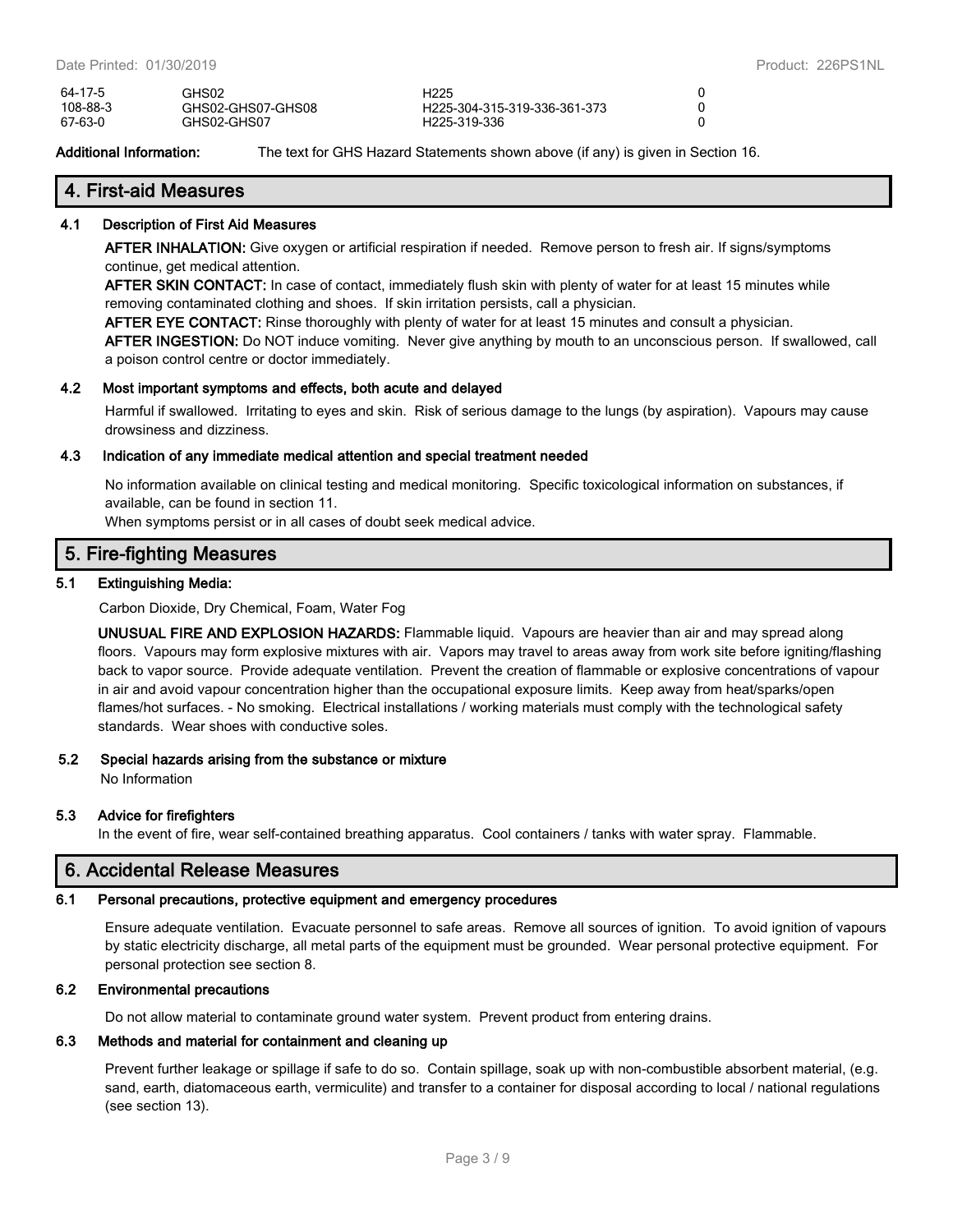### **6.4 Reference to other sections**

Please refer to disposal requirements or country specific disposal requirements for this material. See Section 13 for further information.

# **7. Handling and Storage**

### **7.1 Precautions for safe handling**

**INSTRUCTIONS FOR SAFE HANDLING :** Keep containers dry and tightly closed to avoid moisture absorption and contamination. Prepare the working solution as given on the label(s) and/or the user instructions. Do not breathe vapours or spray mist. Ensure all equipment is electrically grounded before beginning transfer operations. Do not use sparking tools. Do not get in eyes, on skin, or on clothing. Use only with adequate ventilation/personal protection. Wash thoroughly after handling.

**PROTECTION AND HYGIENE MEASURES :** Handle in accordance with good industrial hygiene and safety practice. Wash hands before breaks and at the end of workday. When using, do not eat, drink or smoke.

#### **7.2 Conditions for safe storage, including any incompatibilities**

#### **CONDITIONS TO AVOID:** Heat, flames and sparks.

**STORAGE CONDITIONS:** Keep container closed when not in use. Store in a dry, well ventilated place away from sources of heat, ignition and direct sunlight.

## **7.3 Specific end use(s)**

No specific advice for end use available.

# **8. Exposure Controls/Personal Protection**

# **8.1 Control parameters**

## **Ingredients with Occupational Exposure Limits**

#### **(US)**

| <b>Name</b>                | CAS-No.  | <b>ACGIH TWA</b>                          | <b>ACGIH STEL</b>           | <b>ACGIH Ceiling</b> |
|----------------------------|----------|-------------------------------------------|-----------------------------|----------------------|
| <b>METHYL ETHYL KETONE</b> | 78-93-3  | 200 PPM                                   | 300 PPM                     | N/E                  |
| ETHYL ALCOHOL              | 64-17-5  | N/E                                       | 1000 PPM                    | N/E                  |
| <b>TOLUENE</b>             | 108-88-3 | 20 PPM                                    | N/E                         | N/E                  |
| <b>ISOPROPANOL</b>         | 67-63-0  | 200 PPM                                   | 400 PPM                     | N/E                  |
| Name                       | CAS-No.  | <b>OSHA PEL</b>                           | <b>OSHA STEL</b>            |                      |
| METHYL ETHYL KETONE        | 78-93-3  | 590 MGM3, 200 885 MGM3, 300<br><b>PPM</b> | <b>PPM</b>                  |                      |
| ETHYL ALCOHOL              | 64-17-5  | 1900 MGM3,<br>1000 PPM                    | N/E                         |                      |
| <b>TOLUENE</b>             | 108-88-3 | $200$ ppm                                 | 560 MGM3, 150<br><b>PPM</b> |                      |
| <b>ISOPROPANOL</b>         | 67-63-0  | 980 MGM3, 400<br><b>PPM</b>               | 1225 MGM3,<br>500 PPM       |                      |

**FURTHER INFORMATION:** Refer to the regulatory exposure limits for the workforce enforced in each country.

## **8.2 Exposure controls**

## **Personal Protection**

**RESPIRATORY PROTECTION:** In order to avoid inhalation of spray-mist and sanding dust, all spraying and sanding must be done wearing adequate respirator. Use only with ventilation to keep levels below exposure guidelines reported in this document. User should test and monitor exposure levels to ensure all personnel are below guidelines. If not sure, or not able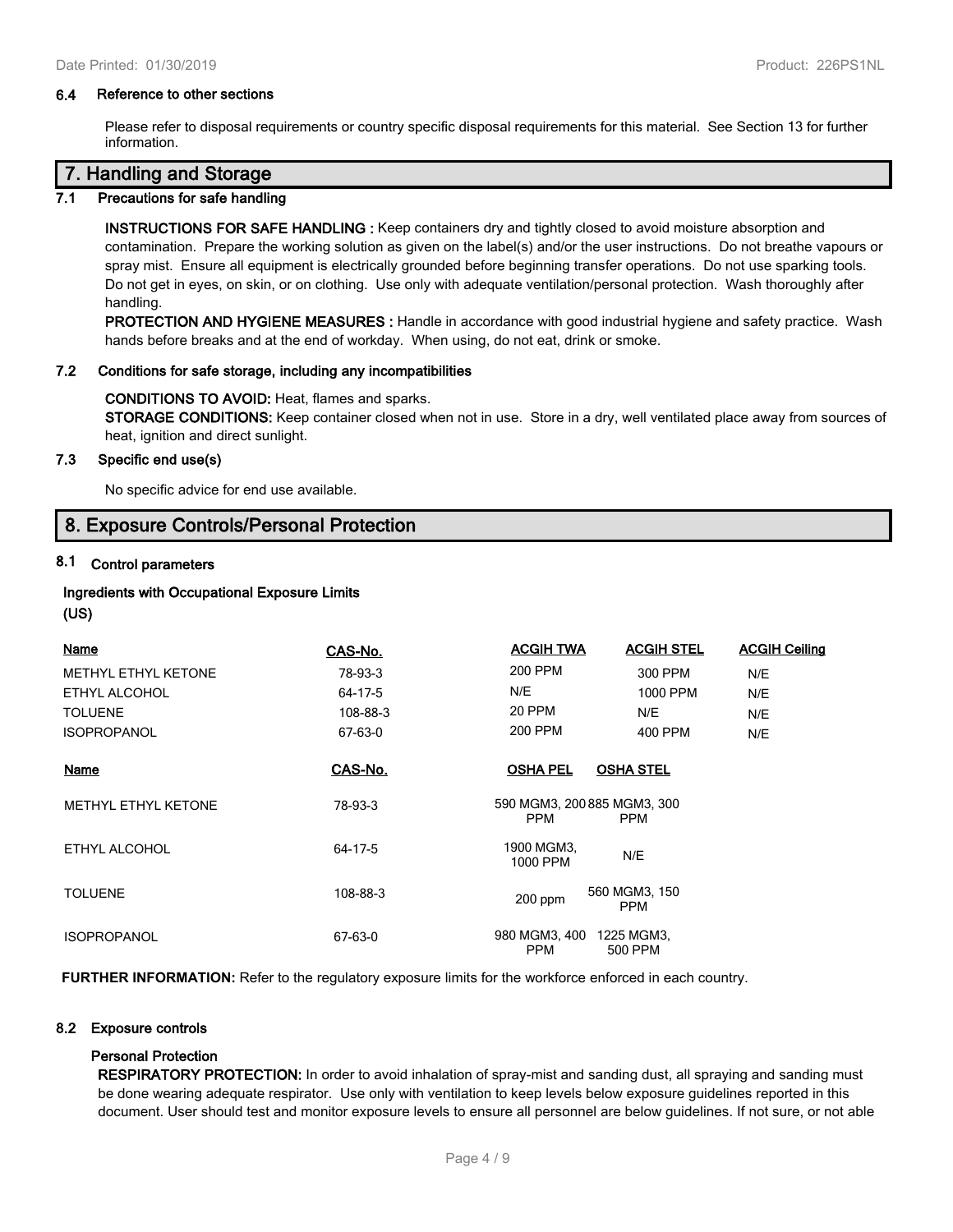to monitor, use State or federally approved supplied air respirator. For silica containing coatings in a liquid state, and/or if no exposure limits are established above, air-supplied respirators are generally not required.

**EYE PROTECTION:** Ensure that eyewash stations and safety showers are close to the workstation location. Safety glasses with side-shields.

**HAND PROTECTION:** Gloves should be discarded and replaced if there is any indication of degradation or chemical breakthrough. Impervious gloves. Request information on glove permeation properties from the glove supplier. Lightweight protective clothing

# **OTHER PROTECTIVE EQUIPMENT:** No Information

**ENGINEERING CONTROLS:** Avoid contact with skin, eyes and clothing. Ensure adequate ventilation, especially in confined areas.

# **9. Physical and Chemical Properties**

| 9.1 | Information on basic physical and chemical properties<br>Clear Liquid<br>Appearance: |                              |  |  |  |
|-----|--------------------------------------------------------------------------------------|------------------------------|--|--|--|
|     | <b>Physical State</b>                                                                | Liquid                       |  |  |  |
|     | Odor                                                                                 | Solvent                      |  |  |  |
|     |                                                                                      |                              |  |  |  |
|     | Odor threshold                                                                       | N/D                          |  |  |  |
|     | pH                                                                                   | N/D                          |  |  |  |
|     | Melting point / freezing point (°C)                                                  | N/D                          |  |  |  |
|     | Boiling point/range                                                                  | 173 F (78 C) - 232 F (111 C) |  |  |  |
|     | <b>Flash Point</b>                                                                   | 24F (-4.5C)                  |  |  |  |
|     | <b>Evaporation rate</b>                                                              | Slower Than Ether            |  |  |  |
|     | Flammability (solid, gas)                                                            | Not determined               |  |  |  |
|     | Upper/lower flammability or explosive<br>limits                                      | $1.3 - 19.0$                 |  |  |  |
|     | Vapour Pressure, mmHg                                                                | N/D                          |  |  |  |
|     | Vapour density                                                                       | Heavier than Air             |  |  |  |
|     | <b>Relative density</b>                                                              | Not determined               |  |  |  |
|     | Solubility in / Miscibility with water                                               | N/D                          |  |  |  |
|     | Partition coefficient: n-octanol/water                                               | Not determined               |  |  |  |
|     | Auto-ignition temperature (°C)                                                       | Not determined               |  |  |  |
|     | Decomposition temperature (°C)                                                       | Not determined               |  |  |  |
|     | <b>Viscosity</b>                                                                     | Unknown                      |  |  |  |
|     | <b>Explosive properties</b>                                                          | Not determined               |  |  |  |
|     | <b>Oxidising properties</b>                                                          | Not determined               |  |  |  |
| 9.2 | Other information                                                                    |                              |  |  |  |
|     | VOC Content g/l:                                                                     | 816                          |  |  |  |
|     | Specific Gravity (g/cm3)                                                             | .816                         |  |  |  |
|     |                                                                                      |                              |  |  |  |

# **10. Stability and Reactivity**

**10.1 Reactivity**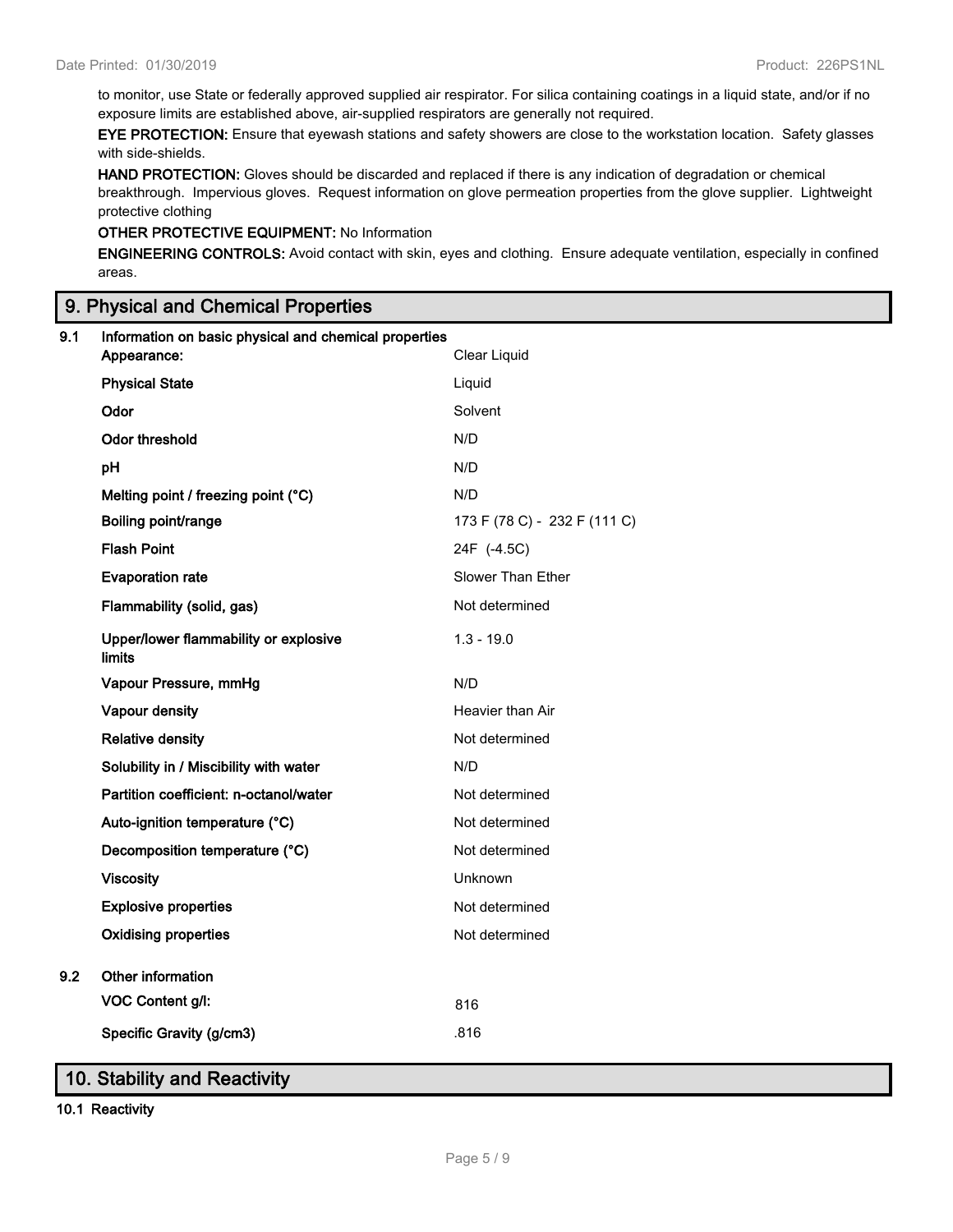No reactivity hazards known under normal storage and use conditions.

### **10.2 Chemical stability**

Stable under normal conditions.

## **10.3 Possibility of hazardous reactions**

Hazardous polymerisation does not occur.

## **10.4 Conditions to avoid**

Heat, flames and sparks.

## **10.5 Incompatible materials**

Strong oxidizing agents.

## **10.6 Hazardous decomposition products**

Carbon dioxide (CO2), carbon monoxide (CO), oxides of nitrogen (NOx), dense black smoke.

|      | 11. Toxicological Information        |                                                             |  |  |  |  |
|------|--------------------------------------|-------------------------------------------------------------|--|--|--|--|
| 11.1 | Information on toxicological effects |                                                             |  |  |  |  |
|      | <b>Acute Toxicity:</b>               |                                                             |  |  |  |  |
|      | Oral LD50:                           | N/D                                                         |  |  |  |  |
|      | <b>Inhalation LC50:</b>              | N/D                                                         |  |  |  |  |
|      | Irritation:                          | Skin and eye irritation: category 2                         |  |  |  |  |
|      | Corrosivity:                         | Unknown                                                     |  |  |  |  |
|      | Sensitization:                       | <b>Unknown</b>                                              |  |  |  |  |
|      | Repeated dose toxicity:              | Unknown                                                     |  |  |  |  |
|      | Carcinogenicity:                     | Unknown                                                     |  |  |  |  |
|      | Mutagenicity:                        | Unknown                                                     |  |  |  |  |
|      | <b>Toxicity for reproduction:</b>    | Category 2                                                  |  |  |  |  |
|      | STOT-single exposure:                | STOT single exposure: (Central nervous system) : category 3 |  |  |  |  |
|      | STOT-repeated exposure:              | STOT repeated exposure (Auditory system, eyes) : cateogry 2 |  |  |  |  |
|      | <b>Aspiration hazard:</b>            | Unknown                                                     |  |  |  |  |

**If no information is available above under Acute Toxicity then the acute effects of this product have not been tested. Data on individual components are tabulated below:**

| CAS-No. | <b>Chemical Name</b> | Oral LD50                | Dermal LD50   | Vapor LC50                                           | Gas LC50 | <b>Dust/Mist</b><br><u>LC50</u> |
|---------|----------------------|--------------------------|---------------|------------------------------------------------------|----------|---------------------------------|
| 78-93-3 | METHYL ETHYL KETONE  | 2194 mg/kg<br>rat, oral  | Not Available | $34.5 \,\mathrm{mag/L}$ 4<br>hour rat.<br>inhalation | 0.000    | 0.000                           |
| 64-17-5 | ETHYL ALCOHOL        | 7060 mg/kg,<br>oral, rat |               | 20000<br>ppm/10 hrs,<br>rat, inhalation              | 0.000    | 0.000                           |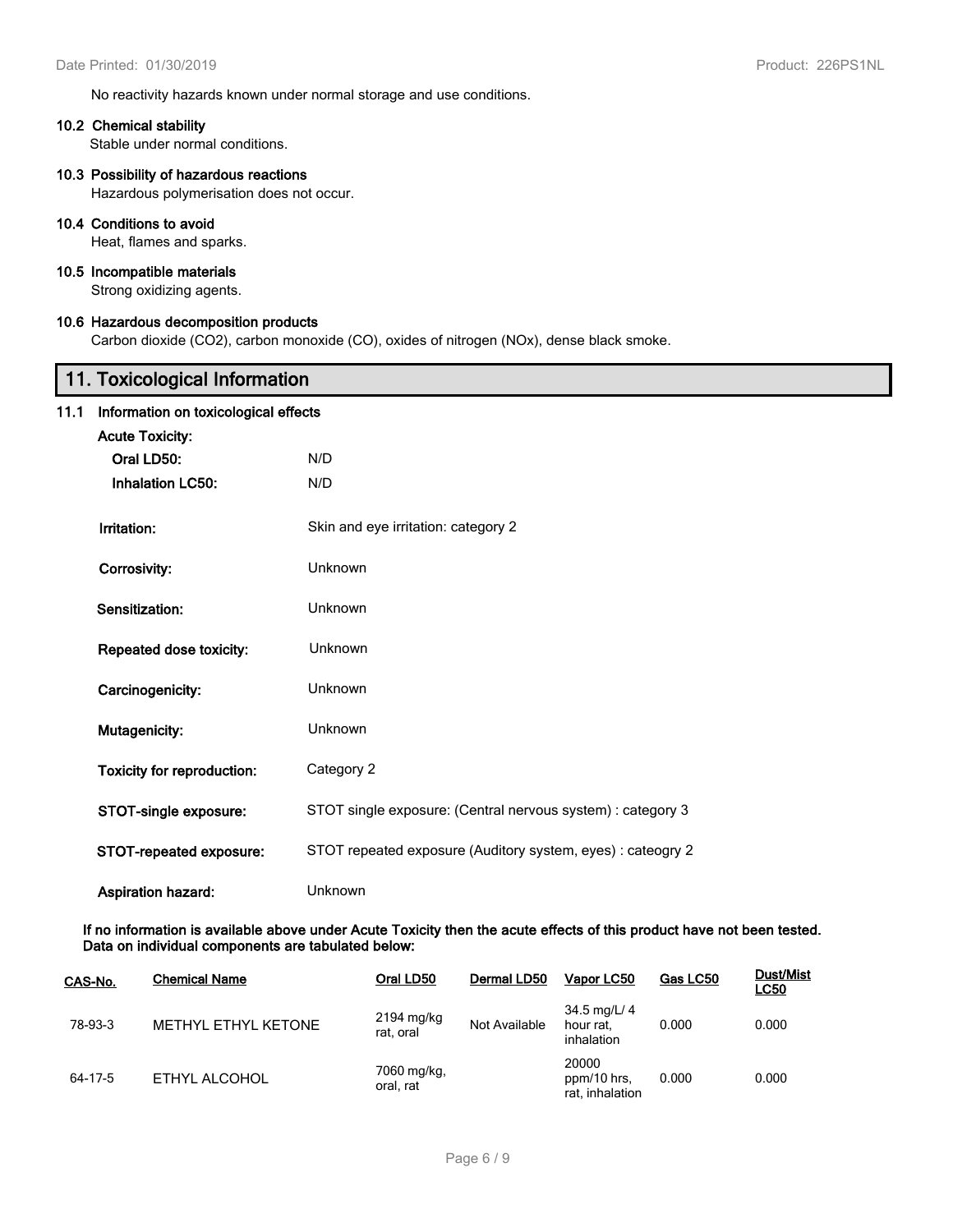| 108-88-3 | <b>TOLUENE</b>     | 5000 mg/kg<br>rat oral  | 12267 mg/kg,<br>dermal, rabbit | 8000 ppm/4<br>hrs. rat.<br>inhalation | 0.000 | 0.000 |
|----------|--------------------|-------------------------|--------------------------------|---------------------------------------|-------|-------|
| 67-63-0  | <b>ISOPROPANOL</b> | 4720 mg/kg<br>rat, oral | 12800 mg/kg,<br>dermal, rabbit | 22500<br>ppm/8hrs rat.<br>inhalation  | 0.000 | 0.000 |

## **Additional Information:**

No Information

# **12. Ecological Information**

| 12.1                                                  | Toxicity: |                                                                                    |                |                                          |                                            |                                    |
|-------------------------------------------------------|-----------|------------------------------------------------------------------------------------|----------------|------------------------------------------|--------------------------------------------|------------------------------------|
|                                                       |           | EC50 48hr (Daphnia):                                                               | Unknown        |                                          |                                            |                                    |
|                                                       |           | IC50 72hr (Algae):                                                                 | Unknown        |                                          |                                            |                                    |
|                                                       |           | LC50 96hr (fish):                                                                  | Unknown        |                                          |                                            |                                    |
| 12.2                                                  |           | Persistence and degradability:                                                     | <b>Unknown</b> |                                          |                                            |                                    |
| 12.3                                                  |           | <b>Bioaccumulative potential:</b>                                                  | Unknown        |                                          |                                            |                                    |
| Mobility in soil:<br>12.4                             |           | Unknown                                                                            |                |                                          |                                            |                                    |
| <b>Results of PBT and vPvB</b><br>12.5<br>assessment: |           | The product does not meet the criteria for PBT/VPvB in accordance with Annex XIII. |                |                                          |                                            |                                    |
| 12.6                                                  |           | Other adverse effects:                                                             | Unknown        |                                          |                                            |                                    |
| CAS-No.                                               |           | <b>Chemical Name</b>                                                               |                | <b>EC50 48hr</b>                         | IC50 72hr                                  | <b>LC50 96hr</b>                   |
| 78-93-3                                               |           | METHYL ETHYL KETONE                                                                |                | 308 mg/l (Daphnia<br>magna)              | No information                             | 2993 mg/l (Pimephales<br>promelas) |
| 64-17-5                                               |           | ETHYL ALCOHOL                                                                      |                | 2 mg/l (Daphnia Magna) No information    |                                            | $42$ mg/l (fish)                   |
| 108-88-3                                              |           | <b>TOLUENE</b>                                                                     |                | 6 mg/l (Daphnia magna) 12.5 mg/L (Algae) |                                            | 5.8 mg/L (Fish)                    |
| 67-63-0                                               |           | <b>ISOPROPANOL</b>                                                                 |                | 13299 mg/l (Daphnia<br>Magna)            | >1000 m/gL<br>(desmodesmus<br>subspicatus) | 9640 mg/L (pimphales<br>promelas)  |

# **13. Disposal Considerations**

**13.1 WASTE TREATMENT METHODS:** Do not burn, or use a cutting torch on, the empty drum. If recycling is not practicable, dispose of in compliance with local regulations. Dispose of in accordance with local regulations. Empty containers should be taken to an approved waste handling site for recycling or disposal.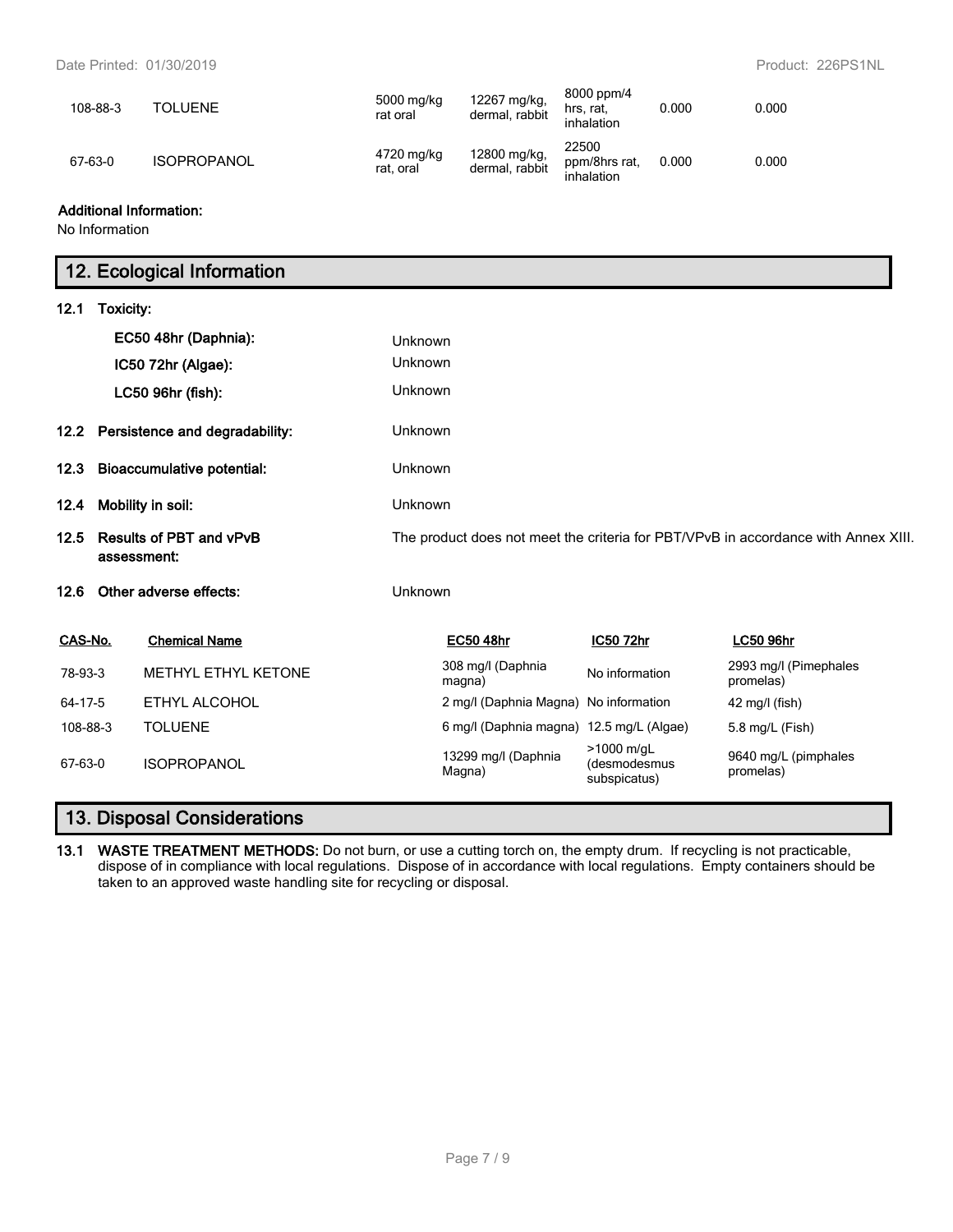# **14. Transport Information**

|      | 14.1 UN number                                                              | <b>UN 1263</b>                |
|------|-----------------------------------------------------------------------------|-------------------------------|
|      | 14.2 UN proper shipping name                                                | <b>Paint Related Material</b> |
|      | Technical name                                                              | N/A                           |
| 14.3 | Transport hazard class(es)                                                  | 3                             |
|      | Subsidiary shipping hazard                                                  | N/A                           |
|      | 14.4 Packing group                                                          | Ш                             |
| 14.5 | <b>Environmental hazards</b>                                                | Unknown                       |
| 14.6 | Special precautions for user                                                | Unknown                       |
|      | $EmS-No.$ :                                                                 | $F-E. S-E$                    |
| 14.7 | Transport in bulk according to Annex II<br>of MARPOL 73/78 and the IBC code | Unknown                       |

# **15. Regulatory Information**

**15.1 Safety, health and environmental regulations/legislation for the substance or mixture:**

# **U.S. Federal Regulations: As follows -**

## **CERCLA - Sara Hazard Category**

This product has been reviewed according to the EPA 'Hazard Categories' promulgated under Sections 311 and 312 of the Superfund Amendment and Reauthorization Act of 1986 (SARA Title III) and is considered, under applicable definitions, to meet the following categories:

Flammable (gases, aerosols, liquids, or solids), Reproductive toxicity, Skin Corrosion or Irritation, Serious eye damage or eye irritation, Specific target organ toxicity (single or repeated exposure)

## **Sara Section 313:**

This product contains the following substances subject to the reporting requirements of Section 313 of Title III of the Superfund Amendment and Reauthorization Act of 1986 and 40 CFR part 372:

| <b>Chemical Name</b> | CAS-No.  |
|----------------------|----------|
| <b>TOLUENE</b>       | 108-88-3 |
| <b>ISOPROPANOL</b>   | 67-63-0  |
|                      |          |

**Toxic Substances Control Act:**

All components of this product are either listed on the TSCA Inventory or are exempt.

This product contains the following chemical substances subject to the reporting requirements of TSCA 12(B) if exported from the United States:

No TSCA 12(b) components exist in this product.

# **U.S. State Regulations: As follows -**

## **New Jersey Right-to-Know:**

The following materials are non-hazardous, but are among the top five components in this product.

No NJ Right-To-Know components exist in this

# product.

# **Pennsylvania Right-To-Know**

The following non-hazardous ingredients are present in the product at greater than 3%.

No PA Right-To-Know components exist in this product.